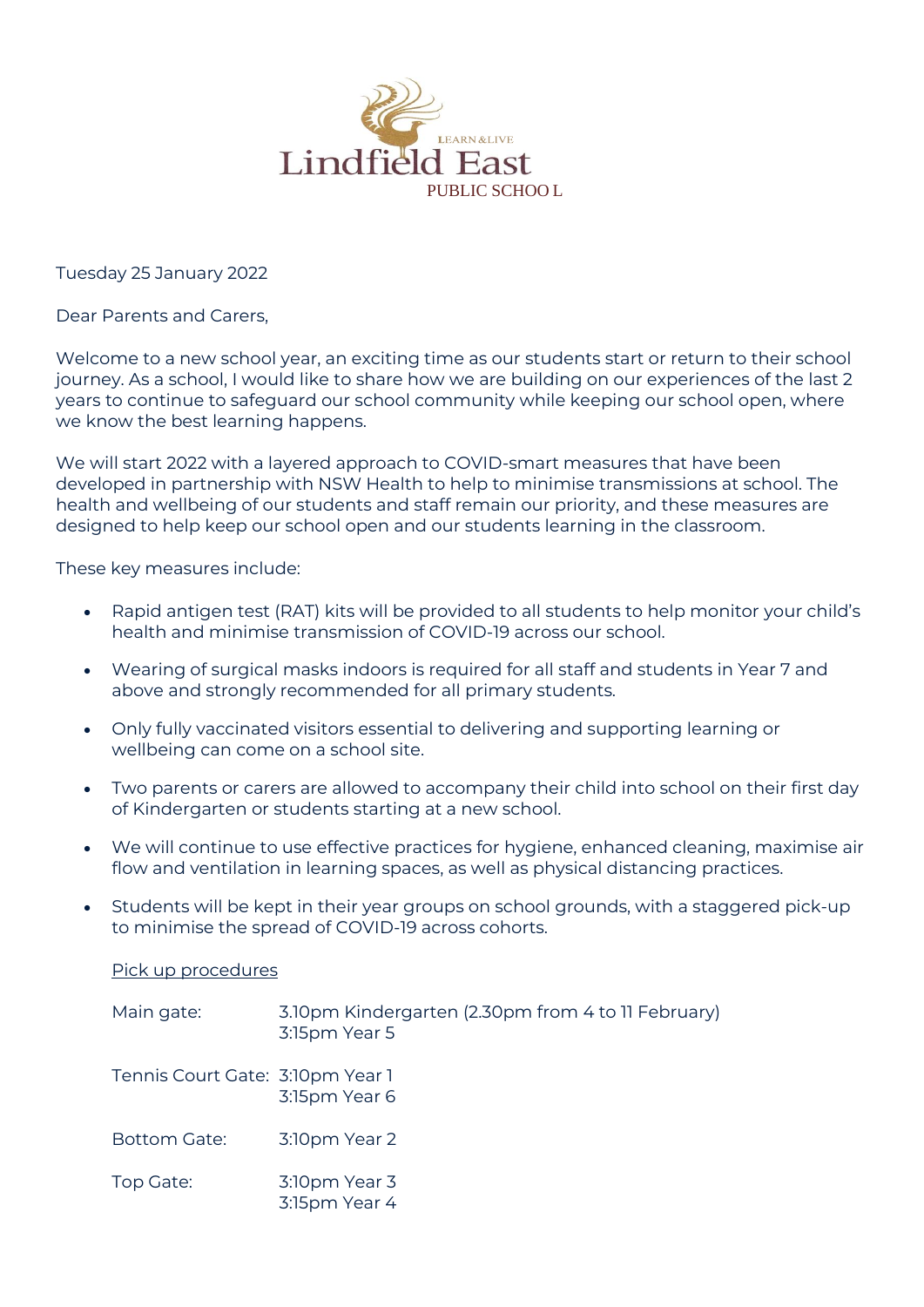While this is not going to be a normal start to the school year, we know that being together in the classroom is the most effective way for students to learn and grow. Your child's relationship with their teacher is important, but as we manage potential disruptions to staffing due to COVID-19, they may get to meet more teachers than usual.

# **Rapid antigen testing**

We will distribute packs of rapid antigen test (RAT) kits for all students and staff at the start of Term 1.

The use of RAT kits is an important step to support the health and wellbeing of our students and staff. They are a quick and easy screening tool to help detect COVID-19. It is a simple process of placing a nose or throat swab in a chemical solution, which is put onto a scanning device. Results can be ready within 15 minutes. Use of RAT kits is highly recommended but not mandatory.

Instructions are included in the kits detailing how to use the tests, check the results and dispose of the tests safely. You can also download the instructions through the [Therapeutic](https://www.tga.gov.au/covid-19-rapid-antigen-self-tests-are-approved-australia)  [Goods Administration \(TGA\)](https://www.tga.gov.au/covid-19-rapid-antigen-self-tests-are-approved-australia) website. The user guides will also contain a contact number for the suppliers if you need additional support.

# **How and when do I pick up the RAT kits?**

At this stage the school has received a delivery of RAT tests for the first two weeks, 4 per student. The RAT tests can be collected from the school on Thursday 27 January from 10am to 3pm. Tables will be set up, alphabetically per surname, along the front fence of the carpark. Please do not enter the school, line up accordingly and physical distance. If you are unable to collect your tests on this day an alternative date will be advised but please note it will be for a limited time.

## **Administering RAT tests**

## Term 1, Week 2

Kindergarten:

- On the morning students will be at school for the Best Start Kindergarten Assessment (1, 2 or 3 February)
- On the morning of Friday 4 February, their first day of school.

Years 1-6

• On the morning of Tuesday 1 February and Thursday 3 February.

### Term 1, Weeks 3 to Week 5

• Every Monday and Wednesday morning.

## **Additional information**

- School staff will not be administering the rapid antigen tests to students.
- RAT kits should be collected from school by a parent or carer and the tests completed at home in the morning before attending school.
- Each student will receive an initial supply of 4 RATs to be used twice a week in the morning before attending school.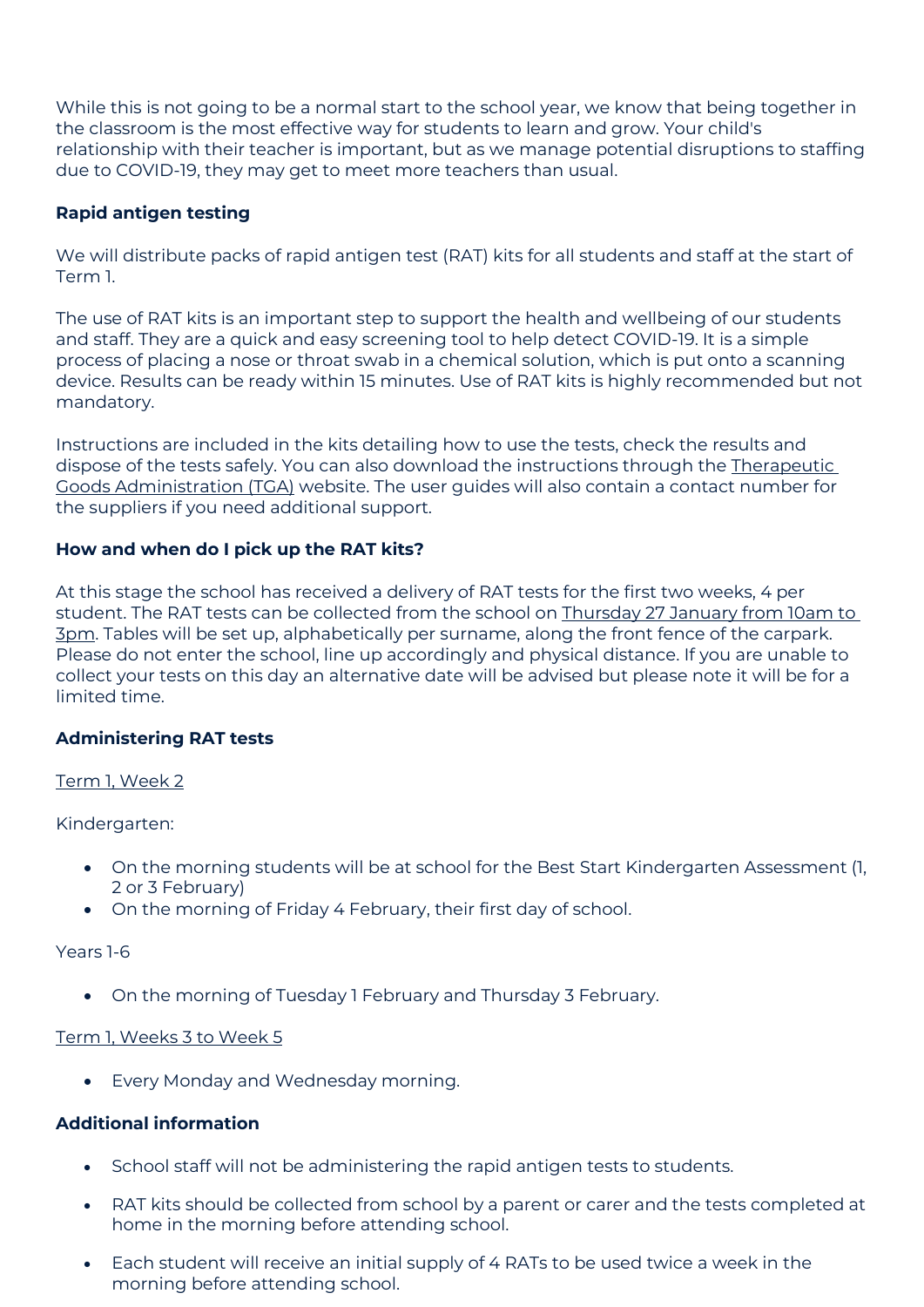- If a student or staff member receives a **positive** RAT result, they need to:
	- o record the positive RAT result through the [Service NSW website](https://www.nsw.gov.au/covid-19/stay-safe/testing/register-positive-rat-test-result) or [Service NSW](https://www.service.nsw.gov.au/campaign/service-nsw-mobile-app)  [app](https://www.service.nsw.gov.au/campaign/service-nsw-mobile-app)
	- o notify the school of the positive RAT or PCR result as soon as possible
	- o follow [NSW Health advice](https://www.health.nsw.gov.au/Infectious/covid-19/Pages/self-isolation-and-testing.aspx) to isolate for 7 days.

Negative results **do not** need to be reported to Service NSW or to the school.

### **Unwell at school**

Any student or staff member who is unwell and/or displays symptoms of COVID-19 will be asked to go home and stay until they can complete a RAT or PCR test.

- If symptoms continue, they should stay at home and take another RAT in 24 hours or have a PCR test.
- If the second RAT or initial PCR test result is negative and they are displaying no symptoms OR they are diagnosed as another condition such as hayfever, the student or staff member can return to school.

### **What happens when a student or staff member tests positive for COVID-19**

Under the new close contact rules, schools are no longer included in contact tracing. I will inform the school community when there is a positive case in our school and advise families on public health advice, including monitoring for symptoms.

### **Use of surgical masks**

All primary and secondary school staff will be required to wear masks indoors.

No vented or cloth masks should be worn.

Primary school students are strongly recommended to wear well-fitted masks indoors.

Masks are also strongly encouraged in outdoor settings where you cannot physically distance. Your child can remove their mask when eating, exercising or playing a musical instrument.

For more information, refer to [Face masks in NSW.](https://www.nsw.gov.au/covid-19/stay-safe/face-masks)

### **Visitors on school sites and vaccinations**

No parents, carers or visitors will be allowed on school site until further notice with the following exceptions:

- Two parents or carers are allowed to accompany their child into school on their first day of Kindergarten or students starting at a new school.
- Volunteers or staff operating uniform shops and canteens must be fully vaccinated.
- Visitors supporting school operations and curriculum delivery must be fully vaccinated.
- Allied health partners for the wellbeing of students must be fully vaccinated.

All staff on school sites are required to be fully vaccinated, including having their booster when eligible.

We strongly encourage our students and their families to consider vaccination when eligible. [Find a vaccination clinic](https://covid-vaccine.healthdirect.gov.au/booking/) to book an appointment near you.